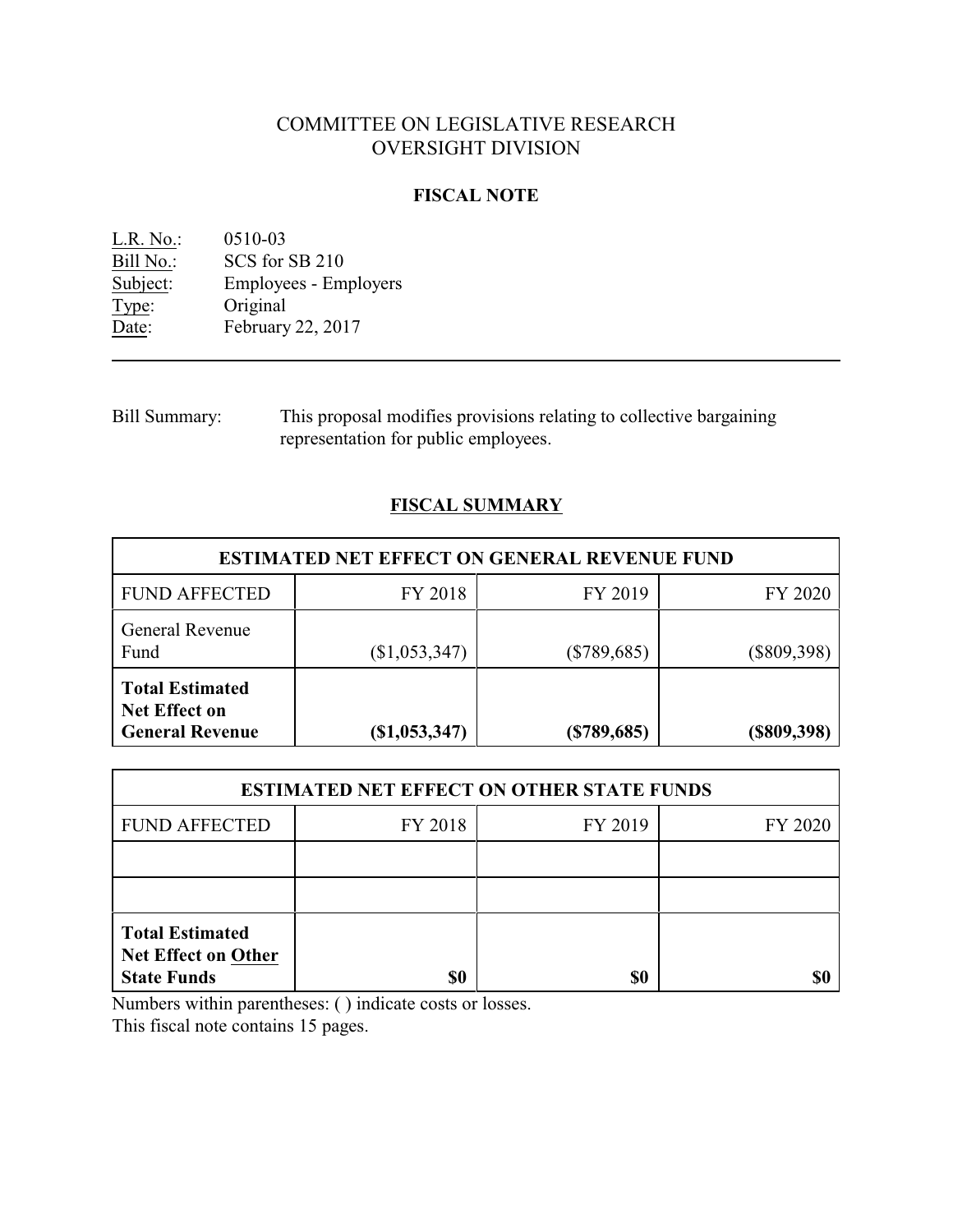L.R. No. 0510-03 Bill No. SCS for SB 210 Page 2 of 15 February 22, 2017

| <b>ESTIMATED NET EFFECT ON FEDERAL FUNDS</b>                        |         |         |         |  |  |  |
|---------------------------------------------------------------------|---------|---------|---------|--|--|--|
| <b>FUND AFFECTED</b>                                                | FY 2018 | FY 2019 | FY 2020 |  |  |  |
|                                                                     |         |         |         |  |  |  |
|                                                                     |         |         |         |  |  |  |
| <b>Total Estimated</b><br>Net Effect on All<br><b>Federal Funds</b> | \$0     | \$0     |         |  |  |  |

| <b>ESTIMATED NET EFFECT ON FULL TIME EQUIVALENT (FTE)</b>    |              |         |              |  |  |  |
|--------------------------------------------------------------|--------------|---------|--------------|--|--|--|
| <b>FUND AFFECTED</b>                                         | FY 2018      | FY 2019 | FY 2020      |  |  |  |
| General Revenue<br>Fund                                      | 5 FTE        | 5 FTE   | 5 FTE        |  |  |  |
| <b>Total Estimated</b><br><b>Net Effect on</b><br><b>FTE</b> | <b>5 FTE</b> | 5 FTE   | <b>5 FTE</b> |  |  |  |

 $\boxtimes$  Estimated Net Effect (expenditures or reduced revenues) expected to exceed \$100,000 in any of the three fiscal years after implementation of the act.

| <b>ESTIMATED NET EFFECT ON LOCAL FUNDS</b>       |  |  |  |  |  |  |
|--------------------------------------------------|--|--|--|--|--|--|
| FY 2018<br>FY 2019<br>I FUND AFFECTED<br>FY 2020 |  |  |  |  |  |  |
| \$0<br>\$0<br>\$0<br>Local Government            |  |  |  |  |  |  |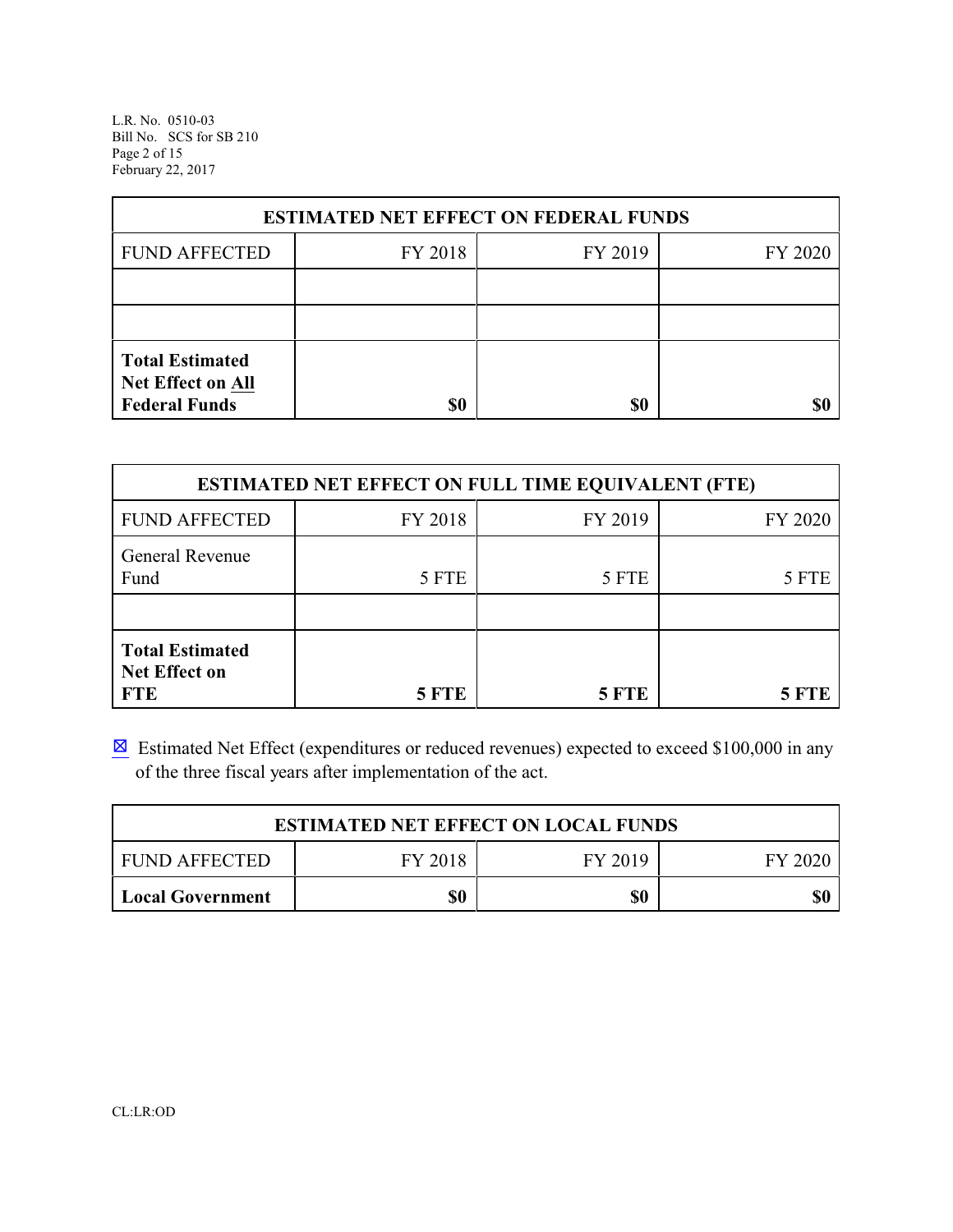L.R. No. 0510-03 Bill No. SCS for SB 210 Page 3 of 15 February 22, 2017

# **FISCAL ANALYSIS**

# ASSUMPTION

#### Officials at the **Department of Labor and Industrial Relations (DOLIR)** state:

#### REVENUE ESTIMATE

Subsection 105.540.3 directs the DOLIR to, by regulation, provide copies of reports and documents filed upon payment of a charge based upon the cost of the service. Since these costs will be defined by regulation, DOLIR cannot provide an estimate of revenue for these activities.

Subsection 105.575.15 directs the State Board of Mediation (SBM) to collect fees from each labor organization to defray election costs. The fees are based on the number of members in each bargaining unit. Currently, the SBM is not notified of changes to the number of members in a bargaining unit once the election has concluded, nor does it have information on members voluntarily recognized or otherwise excluded bargaining units.

Subsection 105.575.15 directs the SBM to assess and collect fees from each labor organization participating in an election to defray election costs. For the purposes of this response, DOLIR estimates 700 bargaining unit elections annually. The majority of certified bargaining units at the time of election are made up of less than 100 members. Based on historical averages from FY 2010 through 2015, DOLIR estimates a total of \$162,500 in revenue annually from fees collected from labor organizations.

| <b>Estimated Revenue from Labor Organization Fees</b>                                          |       |       |       |       |         |         |         |
|------------------------------------------------------------------------------------------------|-------|-------|-------|-------|---------|---------|---------|
| 251-500<br>1001-3000<br>$3001+$<br>501-1000<br>1-100<br>101-250<br><b>Total Voters</b>         |       |       |       |       |         |         | TOTAL   |
| Bargaining                                                                                     |       |       |       |       |         |         |         |
| Units                                                                                          | 598   | 84    | 12    |       |         |         | 700     |
| Fee                                                                                            | \$200 | \$350 | \$500 | \$750 | \$1,500 | \$2,000 | \$5,300 |
| <b>Total</b><br>\$6,000<br>\$162,250<br>\$119,600<br>\$29,400<br>\$3,000<br>\$2,000<br>\$2,250 |       |       |       |       |         |         |         |

DOLIR assumes all revenue collected will be deposited into General Revenue. The Board will be required to adopt procedures for assessing and collecting the fees, as well compliance with accepted accounting practices.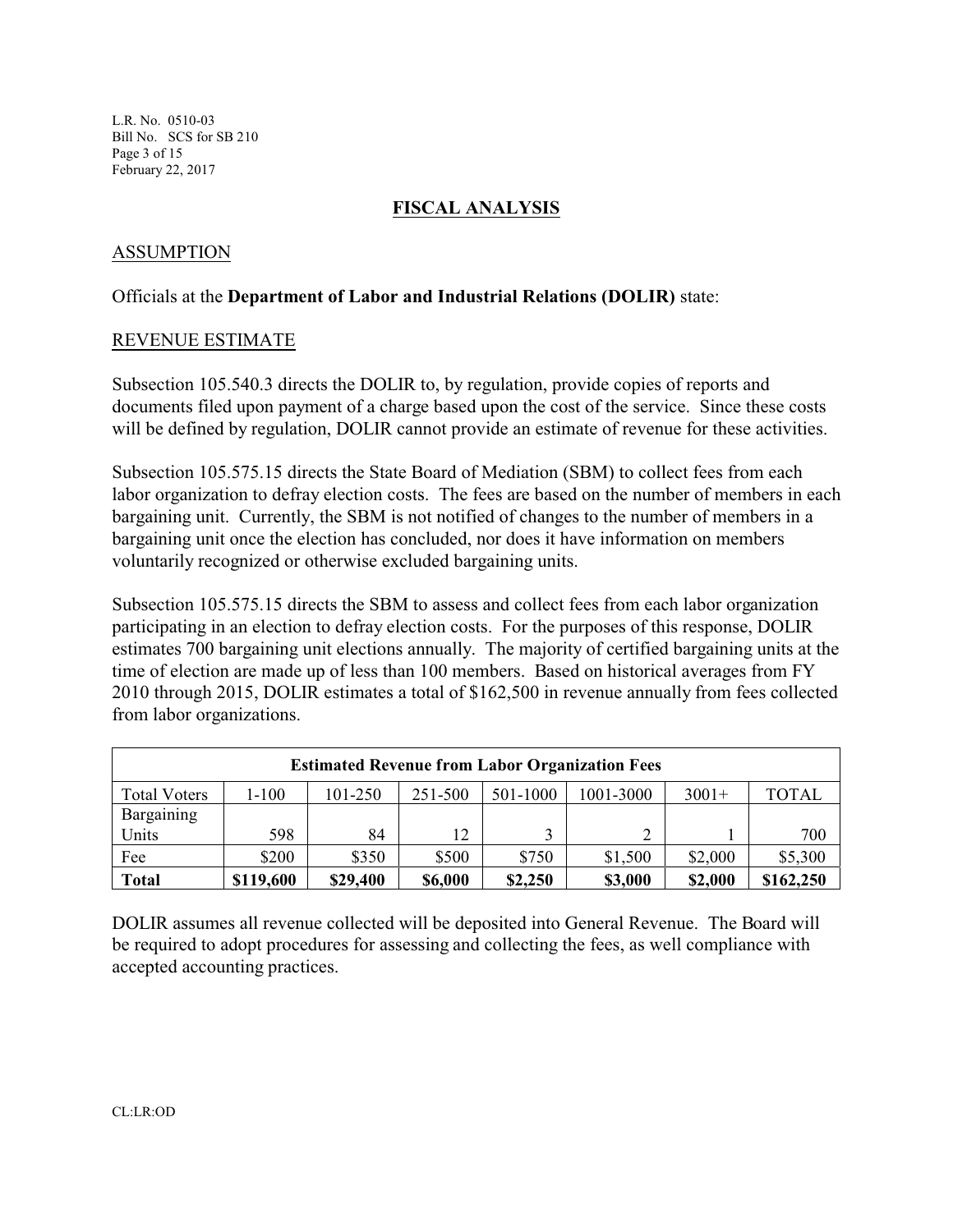L.R. No. 0510-03 Bill No. SCS for SB 210 Page 4 of 15 February 22, 2017

ASSUMPTION (continued)

# COST ESTIMATE *-* State Board of Mediation

DOLIR estimates that there are currently over 600 bargaining units that have been certified. Section 105.515 requires that bargaining units made up of otherwise excluded employees (e.g., teachers and peace officers) and voluntarily recognized units also be re-certified. Because excluded and voluntarily recognized units are not required to notify the department of their existence, the department does not have the number of such units. For the purposes of this estimate, DOLIR assumes there are 100 excluded and voluntarily recognized units, for a total of 700. The number of actual bargaining units and elections could be more or less depending upon the precision of the estimate used.

Subsection 105.533.1 requires all of the estimated 700 labor organizations to submit constitutions & bylaws to the department. Subsections 105.533.2, 105.533.3, and 105.535.1 require all of the estimated labor organizations, as well as certain officers of those organizations, to submit annual financial reports to the department. The submissions will be in electronic or paper document form. The subsections mandate information to be contained in those submissions. Subsection 105.533.4 requires DOLIR to make each document filed under this section publicly available, online, and in an electronic format.The State Board of Mediation (SBM) estimates it will require 4.00 Senior Office Support Assistants (Range 12, Step F) to verify that all labor organizations comply with the required submissions. They must process (review for compliance regarding mandated information) and properly file the documents and electronically submitted reports. These FTE would also field Chapter 610 requests and prepare the requested documents and reports for dissemination upon authorization as required in Subsections 105.540.1 and 105.540.2.

Subsection 105.575.12 requires that all public sector bargaining units be recertified annually through simultaneous telephone or on-line elections conducted by the SBM. Currently, elections are conducted only in-person or by mailed ballot. The Board's current staff will not be able to fulfill the new responsibilities required by the bill. To facilitate the estimated 700 biennial recertification elections, the Board would require 1.00 additional FTE, one Executive II (Range 22, Step G). If this bill is enacted, the Board may seek to contract with a third party provider of electronic election services for an estimated \$500,000.

The occurrence of the elections will also result in an incentive for existing bargaining representatives or the public body employers to petition to clarify the makeup of their units or to amend their certifications to reflect changing circumstances. It is likely that some portion of these petitions will result in disagreements between public bodies and bargaining representatives, which will, in turn, result in a need for the Board to conduct additional hearings. Each additional hearing will also result in briefing and the need for a written decision.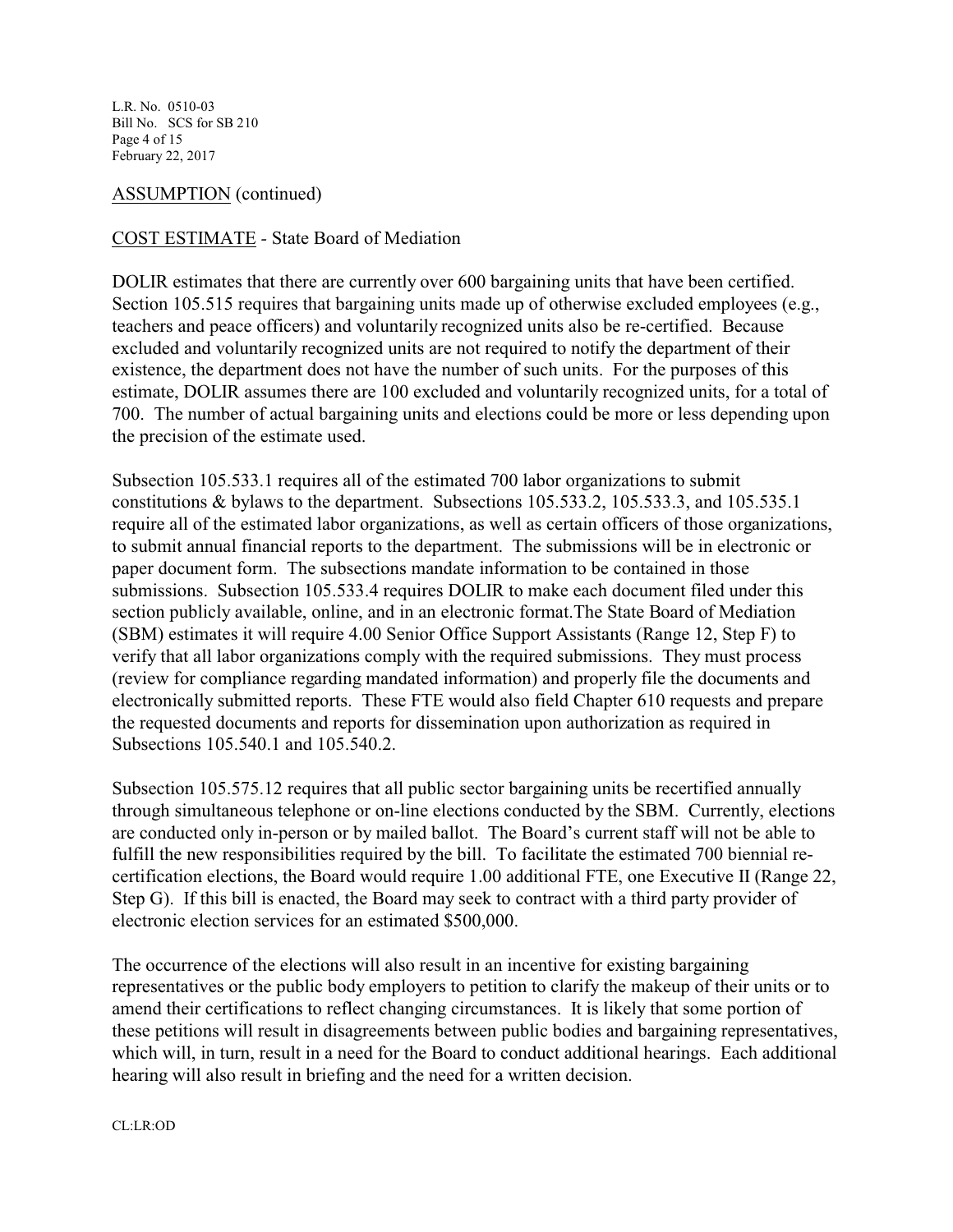L.R. No. 0510-03 Bill No. SCS for SB 210 Page 5 of 15 February 22, 2017

# ASSUMPTION (continued)

The SBM members are not compensated for their service; however, they do receive a per diem of up to \$50 for days they perform services for the board and reimbursement for any expenses incurred while performing those duties. The services include preparation for hearings and hearing and deciding cases. It is expected that board members will incur additional expenses for preparation and travel related to the additional hearings.

In addition to the standard expense and equipment for each FTE, additional expenses including a printer, file cabinets, and travel expenses will also be required because bargaining units are located throughout the state.

The assumption is a RFP will be created and awarded. PMO oversight cost, cost to write an RFP, web server, PM Spectrum server, Report Server and database server cost included. To complete the fiscal note, security developed for the application and new web pages created to enter, update, delete information reported by the labor association. History will need to be kept for prior elections. Member's addresses would be verified for valid addresses. For election voting, the labor association members will be assigned a unique number to be used for secured voting through new on-line web based screens. The unique number will be mailed to each member. Telephone voting would be prohibited due to cost. Approximately 700 annual elections would be conducted simultaneously. Reports created to share information and count election results. Setup a SAM II object code or grant code added for financial data tracking piece. The system will require a new database and services from the State Data Center.

In response to a previous version of this proposal (0510-03), officials at the **Office of Administration - Budget and Planning (OA-BAP)** assumed the proposal could impact total state revenue and Department of Labor and Industrial Relations (DOLIR) based on the following information.

This bill changes laws relating to labor organization reporting requirements, bargaining unit election requirements and places additional requirements on DOLIR.

OA-BAP states, §105.533 requires every labor organization to file an annual financial report with the State Board of Mediation containing certain information specified in this bill. Section 105.535 requires officers and employees of labor organizations to provide a list and description of various items specified in the bill to the DOLIR. These records become public and DOLIR is authorized by subsection 105.540.3 to charge for furnishing such records based upon the cost of service. TSR will increase by an unknown amount equal to the total charges related to this provision, and the calculation under Article X, Section 18(e) may be impacted.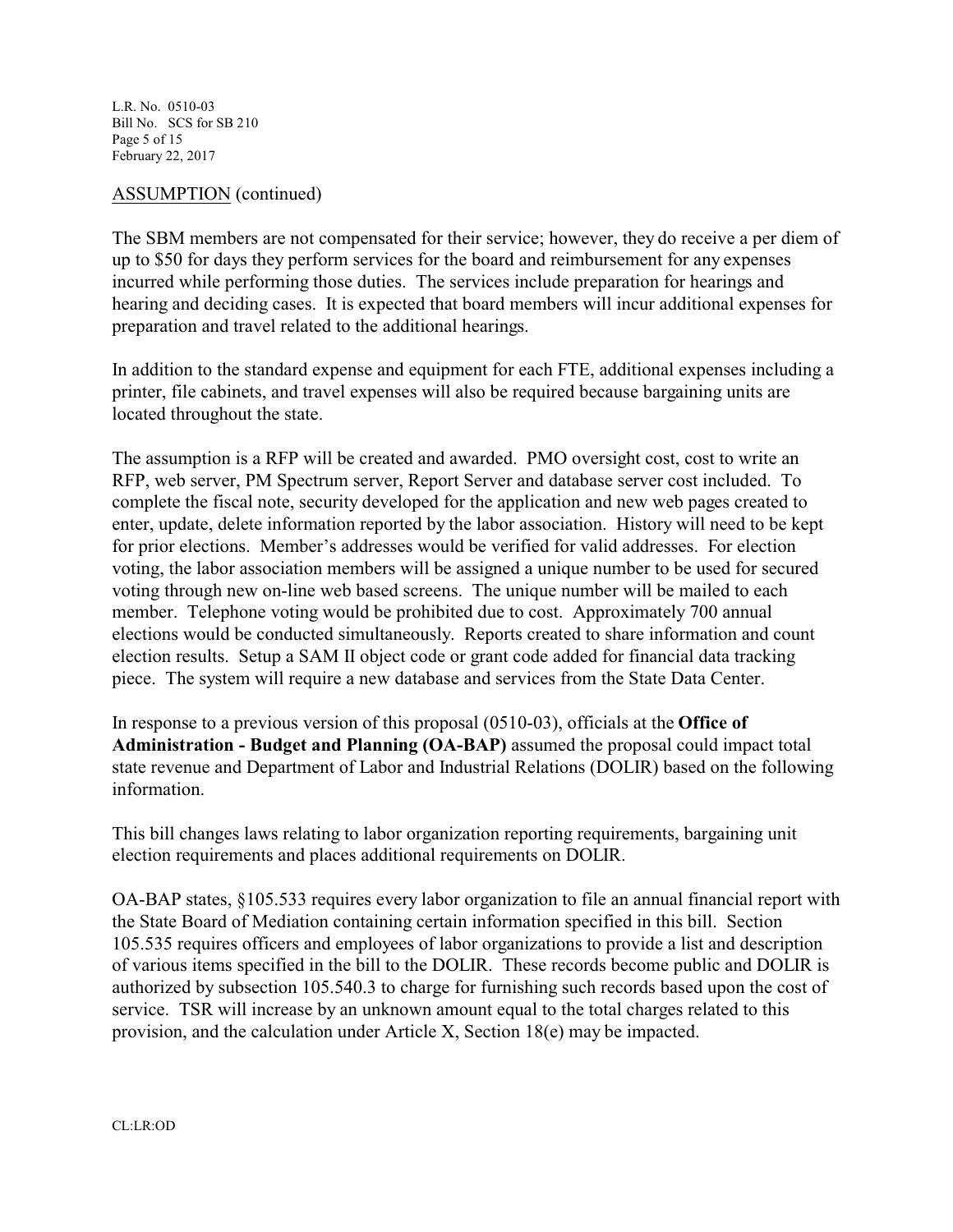L.R. No. 0510-03 Bill No. SCS for SB 210 Page 6 of 15 February 22, 2017

# ASSUMPTION (continued)

OA-BAP states, §105.555 states that failure to comply with the provisions of this bill will result in penalties including fines of up to \$10,000 and imprisonment of up to one year, or both. Article IX, Section 7 of the Missouri Constitution provides that penalties, forfeitures and fines shall be distributed to schools. TSR will increase by an unknown amount equal to the total fines paid by violators of this law. This will have no effect on the calculation under Article X, Section 18(e).

OA-BAP states, §105.575 requires the State Board of Mediation within the DOLIR to conduct an election by secret ballot to certify the exclusive bargaining representatives of an appropriate collective bargaining unit for certain employees and to recertify these representatives annually. Each labor organization participating in the election shall be assessed a fee determined by the size of the bargaining unit. TSR will increase by an unknown amount equal to the total amount of the fees collected and the calculation under Article X, Section 18(e) may be impacted.

OA-BAP states, DOLIR may respond with more specific fiscal impacts.

**Oversight** will show a fiscal impact based on the response from the Department of Labor and Industrial Relations.

Officials at the **Office of Administration - Personnel** assume this proposal will not impact their organization.

Officials at the **Department of Corrections**, **Department of Health and Senior Services**, and **Department of Mental Health** each defer to Office of Administration - Personnel for a fiscal impact.

Officials from the **Office of the Secretary of State (SOS)** state many bills considered by the General Assembly include provisions allowing or requiring agencies to submit rules and regulations to implement the act. The SOS is provided with core funding to handle a certain amount of normal activity resulting from each year's legislative session. The fiscal impact for this fiscal note to the SOS for Administrative Rules is less than **\$2,500.** The SOS recognizes that this is a small amount and does not expect that additional funding would be required to meet these costs. However, the SOS also recognizes that many such bills may be passed by the General Assembly in a given year and that collectively the costs may be in excess of what the office can sustain with the core budget. Therefore, the SOS reserves the right to request funding for the cost of supporting administrative rules requirements should the need arise based on a review of the finally approved bills signed by the governor.

**Oversight** will not show a fiscal impact to SOS.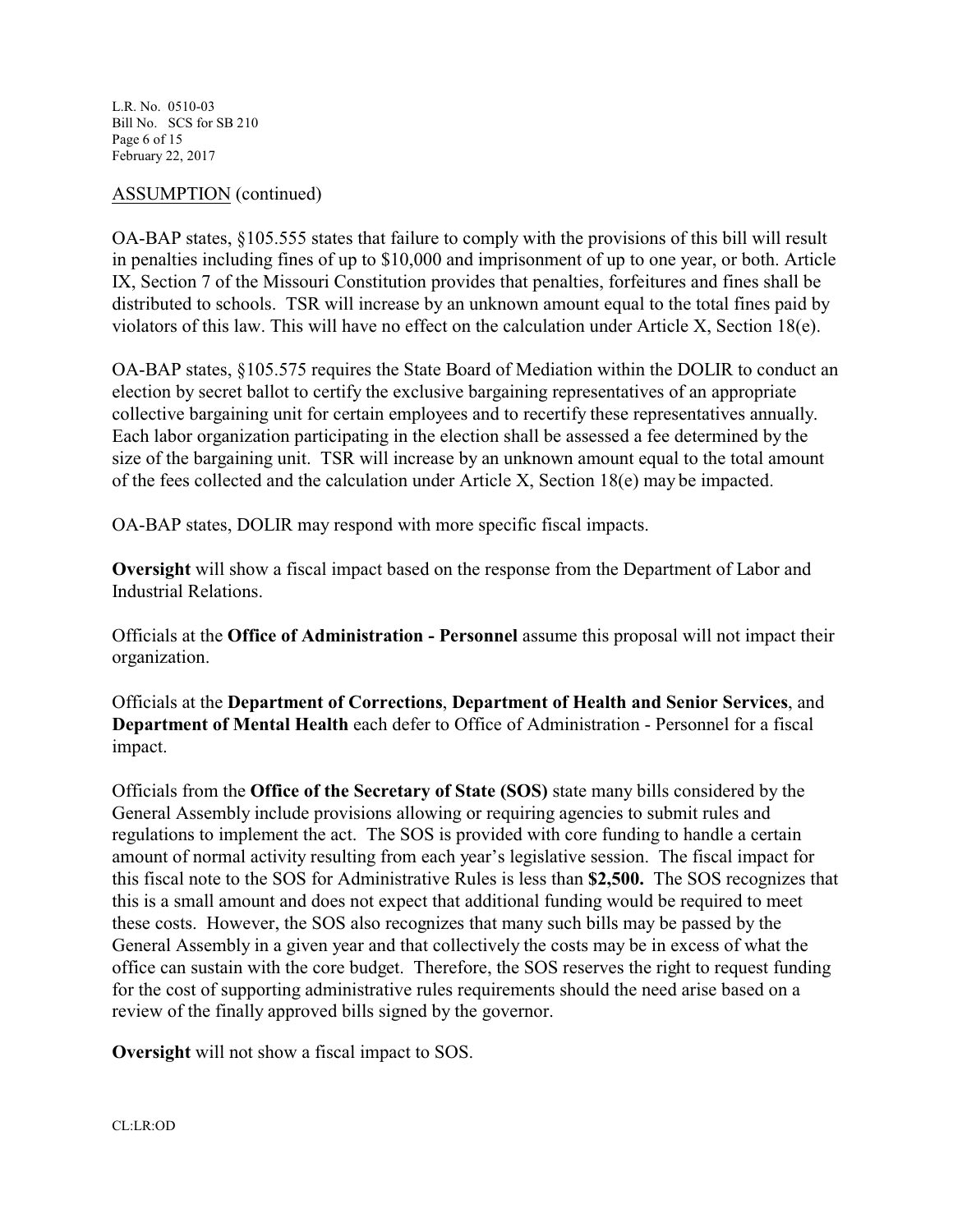L.R. No. 0510-03 Bill No. SCS for SB 210 Page 7 of 15 February 22, 2017

ASSUMPTION (continued)

Officials at the **Office of Administration - Purchasing**, **the Department of Conservation**, the **Joint Committee on Administrative Rules**, **the Office of Prosecution Services**, the **State Public Defender's Office**, **Office of State Courts Administrator**, and **Department of Transportation** each assume this proposal would not have a fiscal impact on their respective organizations.

In response to a previous version of this proposal (0510-02), officials at the **Department of Public Safety - Director's Office** assumed the proposal would not have a fiscal impact on their organization.

Officials at the **Attorney General's Office** assume that any potential costs arising from this proposal can be absorbed with existing resources.

Officials at the **City of Kansas City** assume this proposal would not have a fiscal impact on their organization. However, in response to a previous version (0510-02), they state it could have an unknown negative fiscal impact on their organization. This assumption is based on the City of Kansas City usually negotiates contracts, including financial terms, for more than one year. This legislation requires negotiation once each year. This can increase the staff costs, particularly if outside consultants are used in the negotiations.

Officials at the **Boone County** assume this proposal would have an unknown negative fiscal impact on their organization based on the following information.

- Cost of hosting a secret ballot election (it says that has to take place at our place of business).
- Cost of issuing a notice informing all eligible voters of the date/place/time of the election to every employee and posting.
- Cost of attendance of a member of the "management team" at the counting of ballots if we choose to have someone present.
- Same expenses for a decertification election.
- No more than 1 of each election per year.
- **• It also requires us to renew bargaining agreements annually, on July 31, something we do not do currently, and this poses additional costs.**
- **•** It also makes all documents exchanged during a Union meeting public records.

Officials at the **St. Louis County** assume this proposal would not have a fiscal impact on their organization.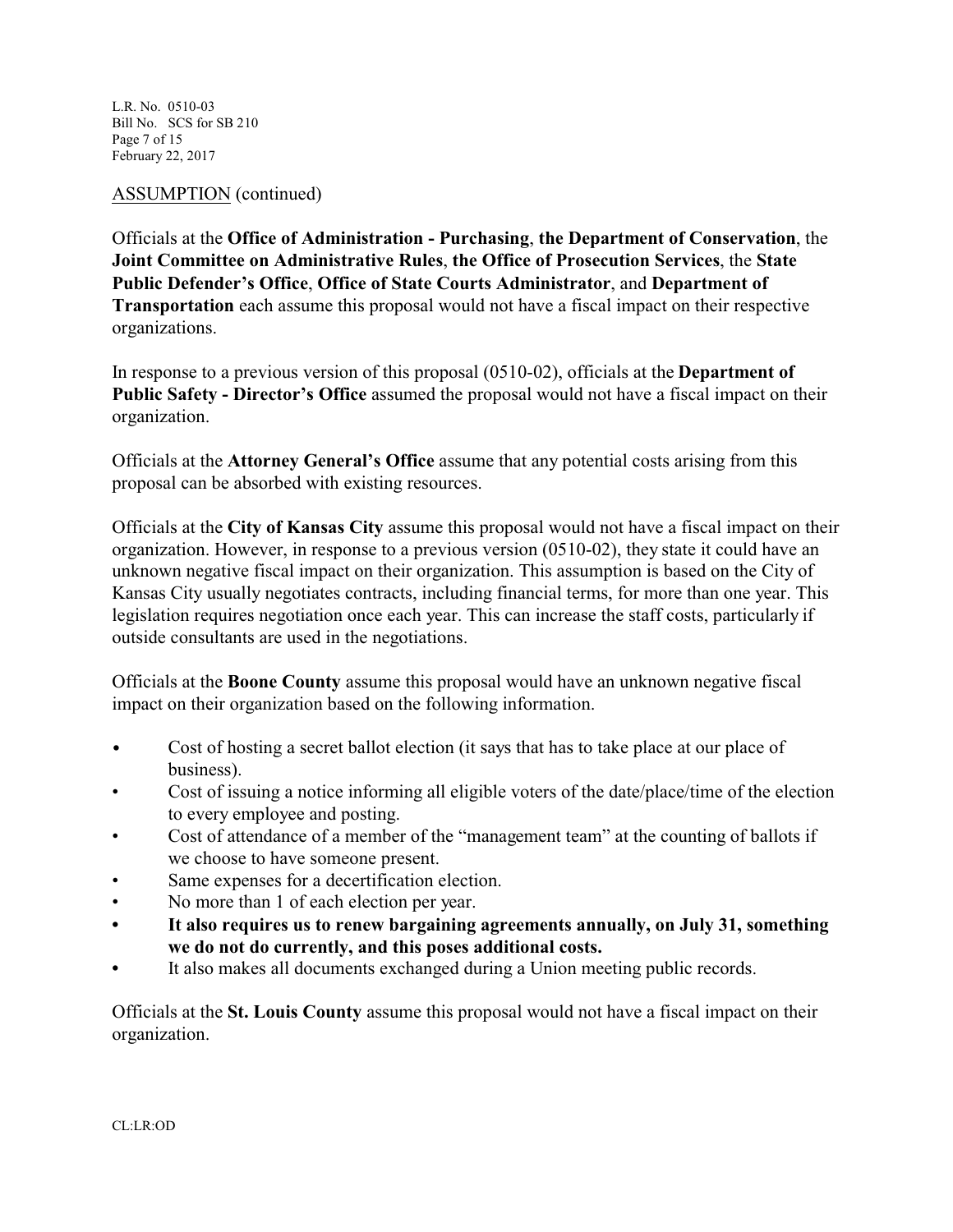L.R. No. 0510-03 Bill No. SCS for SB 210 Page 8 of 15 February 22, 2017

# ASSUMPTION (continued)

In response to a previous version (0510-02), officials at the **Callaway County** assumed the proposal would not have a fiscal impact on their organization.

**Oversight** will not show a fiscal impact to local government.

Officials at the **University of Central Missouri** assume this proposal would have minimal impact to their organization.

Officials at the **Missouri State University, Northwest Missouri State University**, **State Technical College of Missouri**, and **University of Missouri** each assume this proposal would not have a fiscal impact on their respective organizations.

In response to a previous version of this proposal (0510-02), officials at the **Missouri Western State University** and **Truman State University** each assumed the proposal would not have a fiscal impact on their respective organizations.

Officials at the school district of **Kirksville R-III** assume this proposal would not have a fiscal impact on their organization. However, in response to a previous version of this proposal (0510- 02), they assumed the proposal could have an unknown negative fiscal impact on their organization, if secretarial work would be required.

Officials at the school district of **Forsyth R-III** assume this proposal would have a negative fiscal impact on their organization.

Officials at the school districts of **West Plains R-VII** assume this proposal would not have a fiscal impact on their organization.

In response to a previous version of this proposal (0510-02), officials at the school districts of **Kearney R-I**, **Kansas City**, **Parkway**, and **Wright City R-II** each assumed the proposal would not have a fiscal impact on their respective organizations.

**Oversight** will not show a fiscal impact to school districts.

Officials at the following cities: Ashland, Belton, Bernie, Bonne Terre, Boonville, California, Cape Girardeau, Clayton, Columbia, Dardenne Prairie, Des Peres, Excelsior Springs, Florissant, Frontenac, Fulton, Gladstone, Grandview, Harrisonville, Independence, Jefferson City, Joplin, Kearney, Knob Noster, Ladue, Lake Ozark, Lee Summit, Liberty, Louisiana, Maryland Heights, Maryville, Mexico, Monett, Neosho, O'Fallon, Pacific, Peculiar, Pineville, Popular Bluff, Raytown, Republic, Richmond, Rolla, Sedalia, Springfield, St. Charles, St. Joseph, St. Louis, St. Robert, Sugar Creek, Sullivan, Warrensburg, Warrenton, Webb City, Weldon Spring and West Plains did not respond to **Oversight's** request for fiscal impact.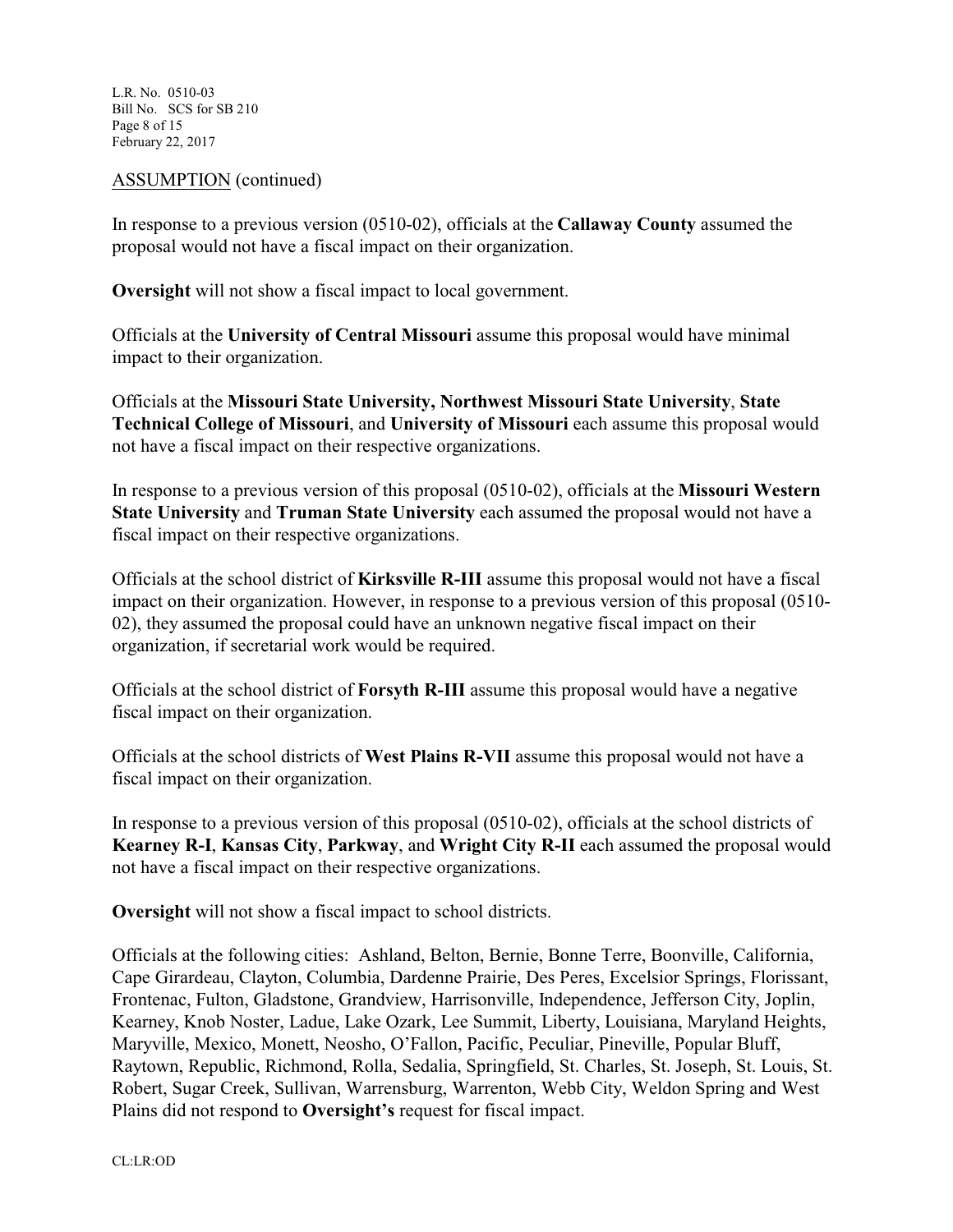#### ASSUMPTION (continued)

Officials at the following counties: Andrew, Atchison, Audrain, Barry, Bollinger, Boone, Buchanan, Camden, Cape Girardeau, Carroll, Cass, Christian, Clay, Cole, Cooper, DeKalb, Dent, Franklin, Greene, Holt, Jackson, Jefferson, Johnson, Knox, Laclede, Lawrence, Lincoln, Maries, Marion, McDonald, Miller, Mississippi, Moniteau, Monroe, Montgomery, New Madrid, Nodaway, Ozark, Perry, Pettis, Phelps, Platte, Pulaski, Scott, Shelby, St. Charles, St. Louis, St. Francois, Taney, Warren, Wayne and Worth did not respond to **Oversight's** request for fiscal impact.

Officials at the following colleges: Crowder, East Central Community College, Harris-Stowe, Jefferson College, Lincoln University, Metropolitan Community College, Moberly Area Community College, Missouri Southern State University, Missouri State University, Southeast Missouri State University, State Fair Community College, St. Charles Community College, St. Louis Community College, Three Rivers Community College, and the University of Central did not respond to **Oversight's** request for fiscal impact.

Officials at the following school districts: Arcadia Valley R-2, Aurora R-8, Avilla R-13, Bakersfield, Belton, Benton County R-2, Bismark R-5, Bloomfield R-14, Blue Springs, Bolivar R-I, Bowling Green R-1, Branson, Brentwood, Bronaugh R-7, Campbell R-2, Carrollton R-7, Caruthersville, Cassville R-4, Central R-III, Chilhowee R-4, Chillicothe R-II, Clarkton C-4, Cole R-I, Columbia, Concordia R-2, Crawford County R-1, Crocker R-II, Delta C-7, East Carter R-2, East Newton R-6, Eldon R-I, Everton R-lll, Fair Grove, Fair Play, Fayette R-3, Forsyth R-3, Fox C-6, Fredericktown R-I, Fulton, Grain Valley, Hancock Place, Hannibal, Harrisonburg R-8, Harrisonville, Hillsboro R-3, Hollister R-5, Humansville R-4, Hurley R-1, Independence, Jefferson City, Kennett #39, King City R-1, Kingston 42, Kirbyville R-VI, Laclede County R-1, Laredo R-7, Lee Summit, Leeton R-10, Lewis County C-1, Lindbergh, Lonedell R-14, Macon County R-1, Macon County R-4, Malta Bend, Mehville, Mexico, Middle Grove C-1, Midway R-1, Milan C-2, Moberly, Monroe City R-I, Morgan County R-2, New Haven, Nixa, North St. Francois Co. R-1, Northeast Nodaway R-5, Odessa R-VII, Oregon-Howell R-III, Orrick R-11, Osage County R-II, Osborn R-O, Pattonville, Pettis County R-12, Pierce City, Plato R-5, Princeton R-5, Raymore-Peculiar R-III, Raytown, Reeds Springs R-IV, Renick R-5, Richland R-1, Riverview Gardens, Salisbury R-4, Sarcoxie R-2, Scotland County R-I, Sedalia, Seymour R-2, Shelby County R-4, Shell Knob #78, Sikeston, Silex, Slater, Smithville R-2, Special School District of St. Louis County, Spickard R-II, Springfield, St Joseph, St Louis, St. Charles, St. Elizabeth R-4, Sullivan, Tipton R-6, Valley R-6, Verona R-7, Warren County R-3, Warrensburg R-6, Webster Groves, and the Westview C-6 School District did not respond to **Oversight's** request for fiscal impact.

# **This proposal could increase Total State Revenues.**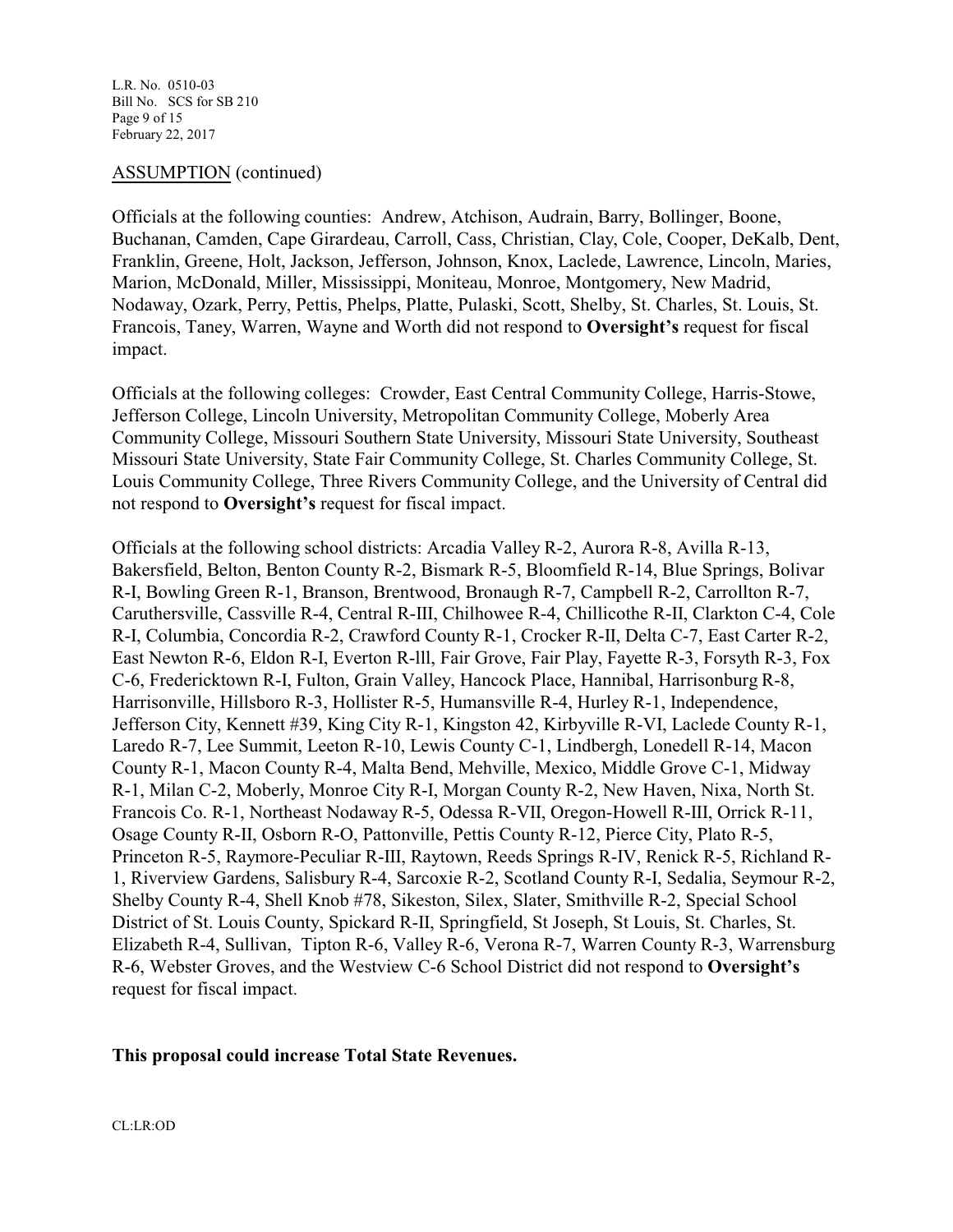| FISCAL IMPACT - State Government          | FY 2018<br>$(10 \text{ Mo.})$ | FY 2019        | FY 2020        |
|-------------------------------------------|-------------------------------|----------------|----------------|
| <b>GENERAL REVENUE FUND</b>               |                               |                |                |
| Revenue - DOLIR - Election Fees           |                               |                |                |
| Subsection 105.575.15                     | \$135,208                     | \$162,250      | \$162,250      |
| Costs - DOLIR                             |                               |                |                |
| Personnel - 5 FTE                         | (\$118,570)                   | (\$143,707)    | (\$145, 144)   |
| Fringe Benefits - 5 FTE                   | $(\$78,260)$                  | $(\$94,336)$   | $(\$94,764)$   |
| Per Diem - 2 Board Members (75 days       |                               |                |                |
| $X 2$ ) $X$ \$50 per day                  | (\$18,750)                    | $(\$23,063)$   | $(\$23,639)$   |
| Per Diem - 1 Chairman (75 days X 2) X     |                               |                |                |
| \$50 per day                              | $(\$9,375)$                   | (\$11,531)     | (\$11,820)     |
| Equipment and Expenses - Office           | $(\$61,366)$                  | (\$15,273)     | (\$15,655)     |
| Equipment - ITSD                          | (\$431,090)                   | \$0            | \$0            |
| <b>Consultants - ITSD Election Server</b> | (\$416,667)                   | (\$512,500)    | $(\$525,313)$  |
| Expenses - ITSD                           | (\$54,477)                    | (\$151,525)    | (\$155,313)    |
| <b>Total Costs</b>                        | (\$1,188,555)                 | $(\$951,935)$  | $(\$971,648)$  |
| FTE Change - DOLIR                        | 5 FTE                         | 5 FTE          | 5 FTE          |
| <b>NET EFFECT ON THE GENERAL</b>          |                               |                |                |
| <b>REVENUE FUND</b>                       | (S1,053,347)                  | $($ \$789,685) | $($ \$809,398) |
| <b>Estimated Net FTE Change - DOLIR</b>   | 5 FTE                         | 5 FTE          | 5 FTE          |
| <b>FISCAL IMPACT - Local Government</b>   | FY 2018                       | FY 2019        | FY 2020        |
|                                           | $(10 \text{ Mo.})$            |                |                |
|                                           | <u>\$0</u>                    | <u>\$0</u>     | <u>\$0</u>     |

# FISCAL IMPACT - Small Business

No direct fiscal impact to small businesses would be expected as a result of this proposal.

# FISCAL DESCRIPTION

This act creates new provisions of law relating to public labor organizations. This act only applies to public employees and labor organizations that bargain with public bodies.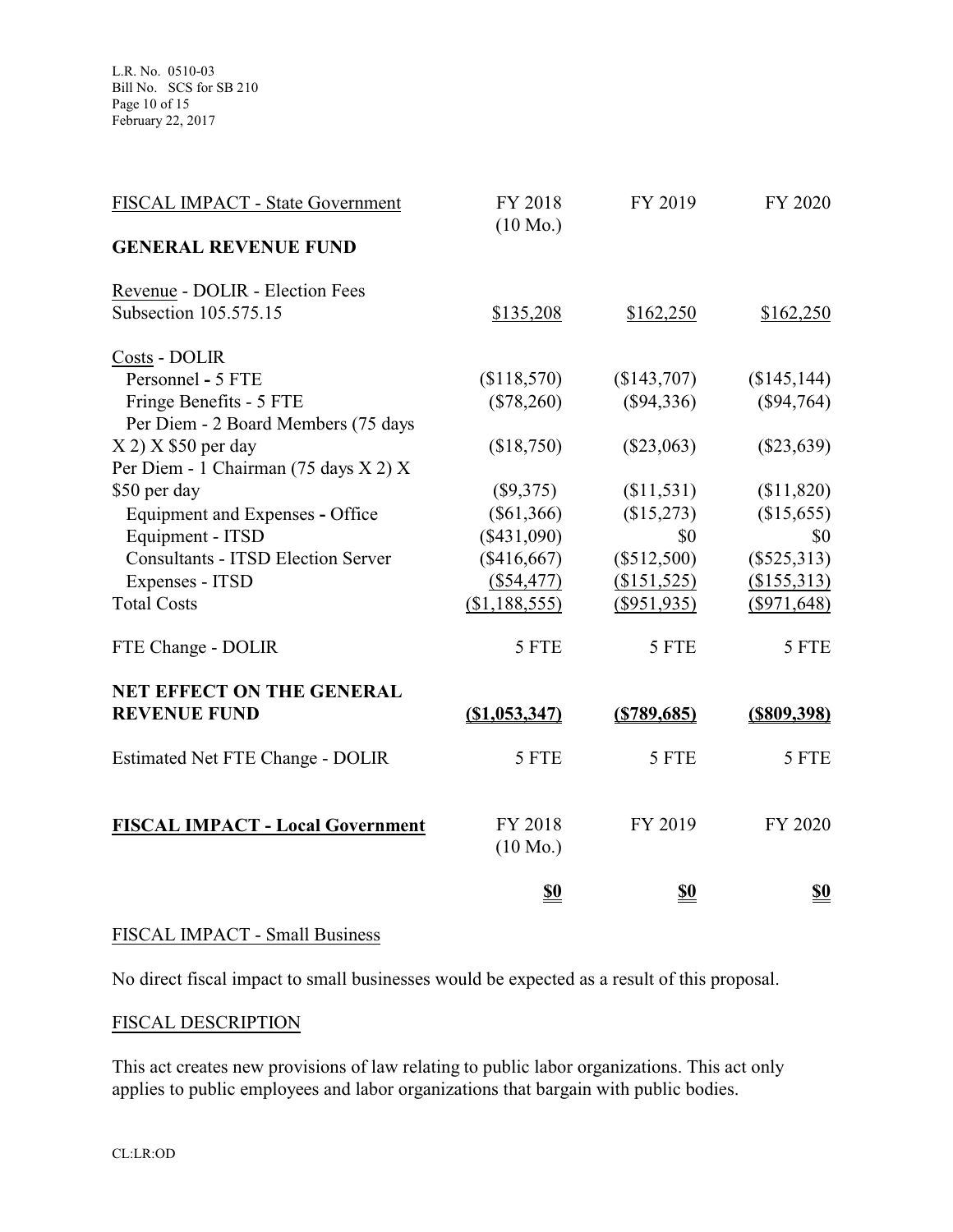L.R. No. 0510-03 Bill No. SCS for SB 210 Page 11 of 15 February 22, 2017

# FISCAL DESCRIPTION (continued)

# REPORTING REQUIREMENTS FOR LABOR ORGANIZATIONS AND EMPLOYEES

This act requires certain reports to be made by labor organizations and officers and employees of such labor organizations.

Each labor organization is required to adopt a constitution and bylaws and file those with the Department of Labor and Industrial Relations, along with information relating to the membership and financial transactions of the organization. Additionally, a financial report disclosing the financial condition and operations of the preceding year shall be filed annually by the organization. The financial report shall be made available to all of the members of the organization. Such members shall additionally be permitted to examine any books, records, and accounts necessary to verify any reports made by the organization. Any court of competent jurisdiction shall be permitted to enforce this provision and grant any reasonable attorney's fees and costs of the action.

A labor organization shall file its initial report within 90 days of becoming subject to this act.

Every officer and employee of a labor organization, with the exception of clerical employees, is required to file a financial interest statement with the Department containing information relating to any financial interests the employee/officer or such person's spouse or minor child may have with such labor organization, or any business or public body that does business with such labor organization. Each officer and employee is required to keep all records that are necessary to corroborate the information contained in these reports for a period of at least five years.

Each officer or employee of a public labor organization shall file their report within 90 days after the end of its fiscal year.

All reports and documents filed with the Department are considered a public record. The Department is further required to make a reasonable provision for making the records available to any person. The Department is further required to make available without charge copies of records or reports filed by a person with the Department to another the agency of another state at the request of the governor of such state. The Department may also require any person to furnish any records, reports, or documents to an agency of another state at the request of the governor of such state.

This act provides for both criminal and civil penalties. Violations of the reporting requirements of this act are subject to a fine of not more than \$10,000, up to a year in prison, or both. Furthermore, the Department of Labor, a public body, or any other person may bring a civil action in the county where the violation occurred. Damages and attorney's fees shall be awarded for the enforcement of the reporting requirements of this act.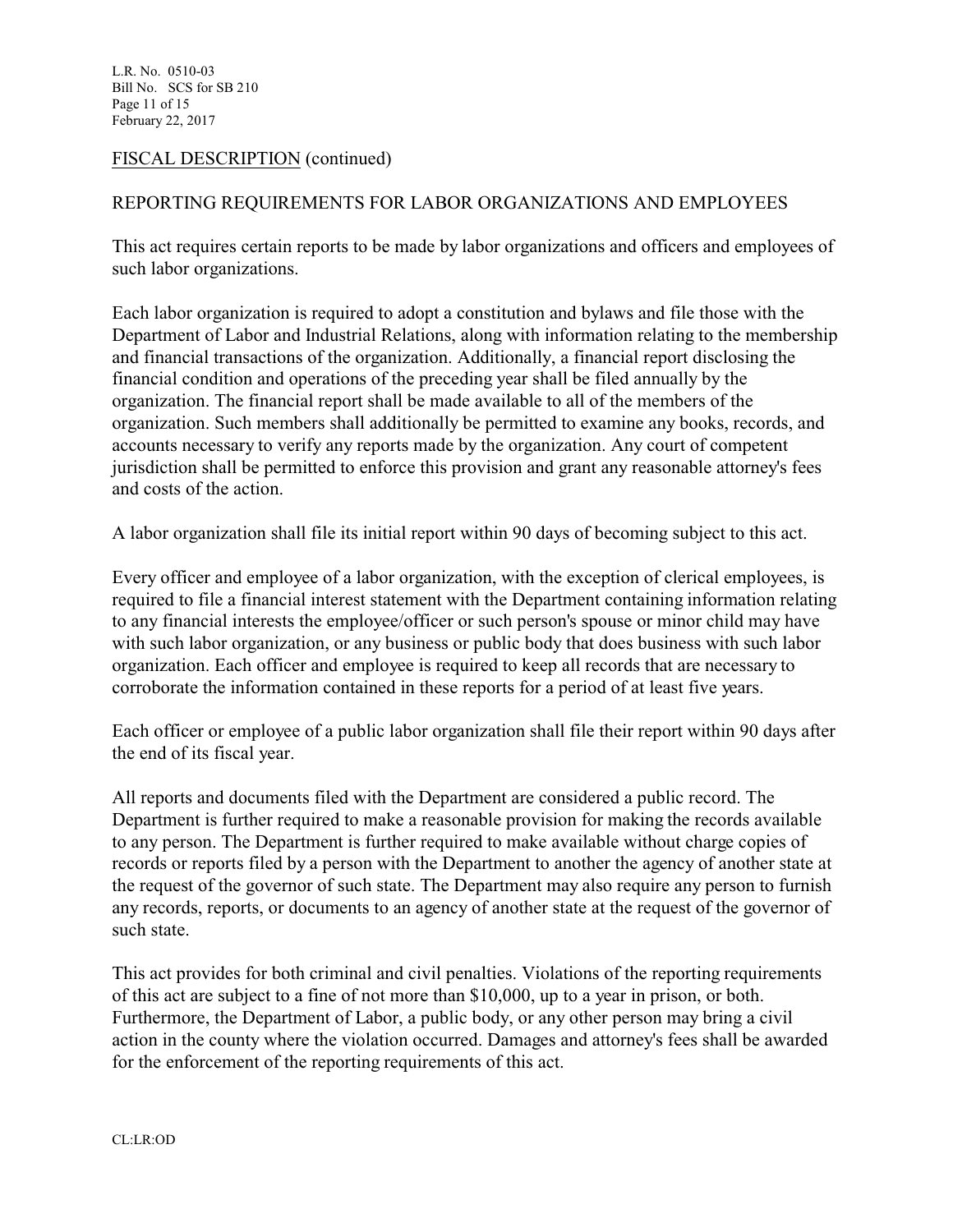L.R. No. 0510-03 Bill No. SCS for SB 210 Page 12 of 15 February 22, 2017

# FISCAL DESCRIPTION (continued)

# CERTIFICATION OF LABOR ORGANIZATIONS

This act provides for a secret ballot election to be conducted to certify the exclusive bargaining representation of a bargaining unit if at least 30% of the members of that bargaining unit have signed cards indicating they want a particular labor organization to serve as their exclusive bargaining representative. Such election shall be conducted by the State Board of Mediation.

Once the election date is set, the public body is required to issue a notice informing eligible voters of the time, date, and place of the election. During the period leading up to the election, all employees shall have the right to freely express their opinions regarding the labor organization. No employee or representative of the labor organization shall attempt to threaten, intimidate, coerce, or otherwise restrain any eligible voter in freely exercising his or her choice regarding the selection of the labor organization as the exclusive bargaining representative. Any labor organization receiving more than 50% of the votes shall be designated and recognized as the exclusive bargaining representative.

Elections for certification shall be paid through the levying of fees on each labor organization according to the number of members in the bargaining unit seeking representation.

# DECERTIFICATION OF LABOR ORGANIZATIONS

Employees within a bargaining unit have the right to decertify a labor organization as the exclusive bargaining representative of the unit. If 30% of employees of the bargaining unit have signed cards indicating that they no longer wish to be represented by the labor organization, the State Board of Mediation shall conduct an election asking the employees as such. The election shall be conducted in the same manner as the certification election. If more than 50% of the employees cast a vote to decertify the labor organization as exclusive bargaining representative, the organization shall immediately cease representing the bargaining unit.

If employees decertify a labor organization as exclusive bargaining representative, all terms and conditions of employment existing at the time shall remain in place until such terms and conditions are changed by the public body.

Elections for decertification shall be paid through the levying of fees on each labor organization according to the number of members in the bargaining unit seeking representation.

# ANNUAL RE-CERTIFICATION OF LABOR ORGANIZATIONS

Labor organizations serving as exclusive bargaining representative shall be re-certified by election on an annual basis. Such election shall be held from the last Tuesday in March to the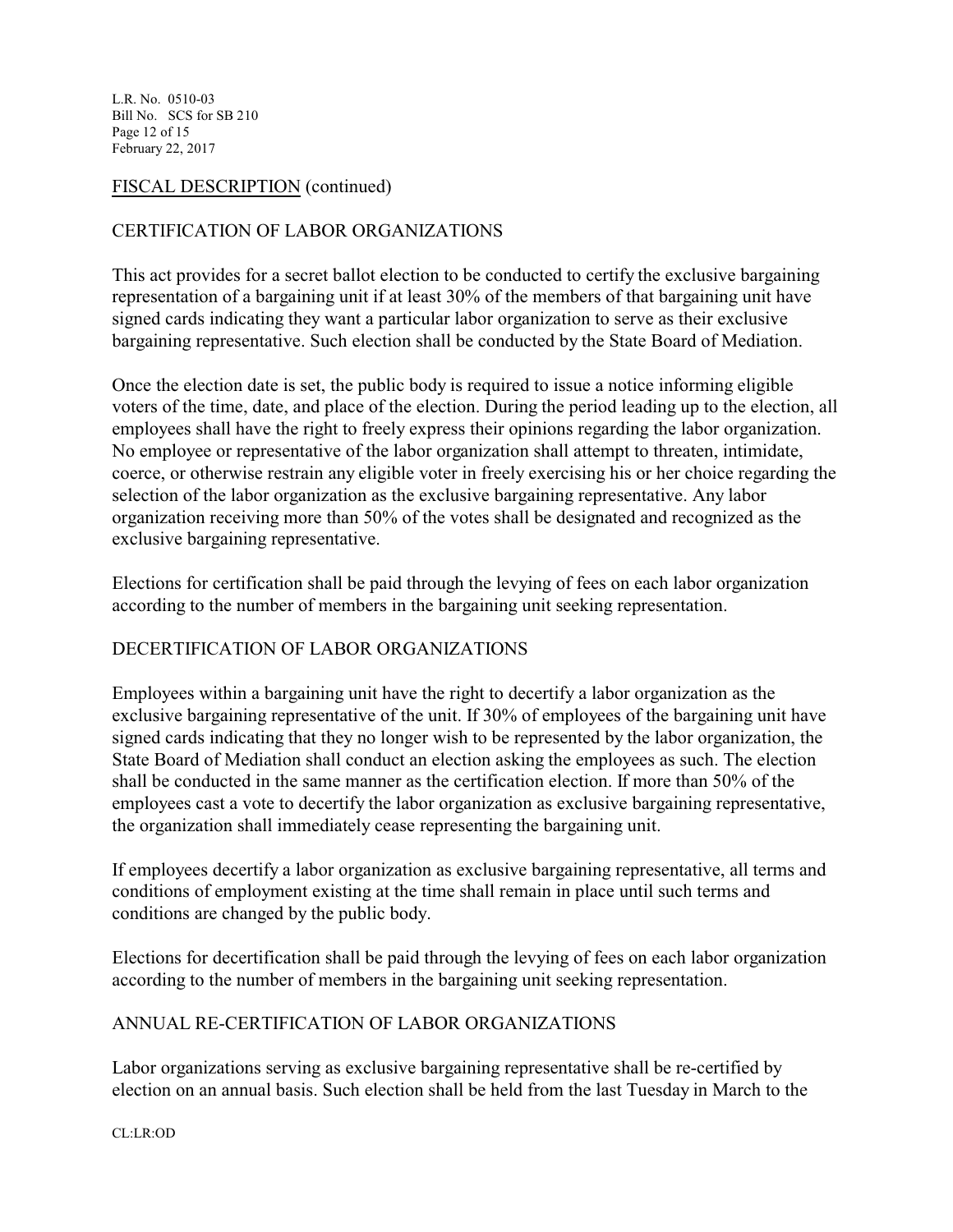L.R. No. 0510-03 Bill No. SCS for SB 210 Page 13 of 15 February 22, 2017

# FISCAL DESCRIPTION (continued)

first Tuesday in April and employees may vote either by telephone or on-line. Employees shall elect the labor organization by more than 50% in order for the organization to be re-certified. The Board shall prescribe a reasonable provision for a fee for the re-certification election.

If the employees fail to recertify a labor organization as exclusive bargaining representative, all terms and conditions of employment existing at the time shall remain in place until such terms and conditions are changed by the public body.

Elections for recertification shall be paid through the levying of fees on each labor organization according to the number of members in the bargaining unit seeking representation.

# COLLECTIVE BARGAINING REQUIREMENTS

Within four weeks after a labor organization has been selected as the exclusive bargaining representative of a bargaining unit, the organization shall meet and bargain with the public body regarding wages, benefits, and other terms and conditions of employment.

Neither a public body nor a labor organization shall be required to offer any particular concession or withdraw a particular proposal. Prior to being presented to a public body, any agreement or memorandum of understanding shall be ratified by a majority of the members of a labor organization. The public body may accept all or part of such an agreement.

Neither a public body nor a labor organization shall be subject to binding mediation, binding interest arbitration, or interest arbitration in the event that the parties are unable to reach an agreement.

After an initial agreement is reached between a public body or a labor organization, bargaining for renewal shall take place on an annual basis. The parties may elect to bargain non-economic terms for longer periods, but economic terms shall be adopted on an annual basis only.

Any meeting concerning a labor agreement between a public body and an exclusive bargaining representative is subject to the Missouri Sunshine Law. Further, any document presented by a public body during a meeting concerning a labor agreement is also subject to the Missouri Sunshine Law.

# LABOR AGREEMENT REQUIREMENTS

Every labor agreement reached between a public body and a labor organization is required to contain the following provisions: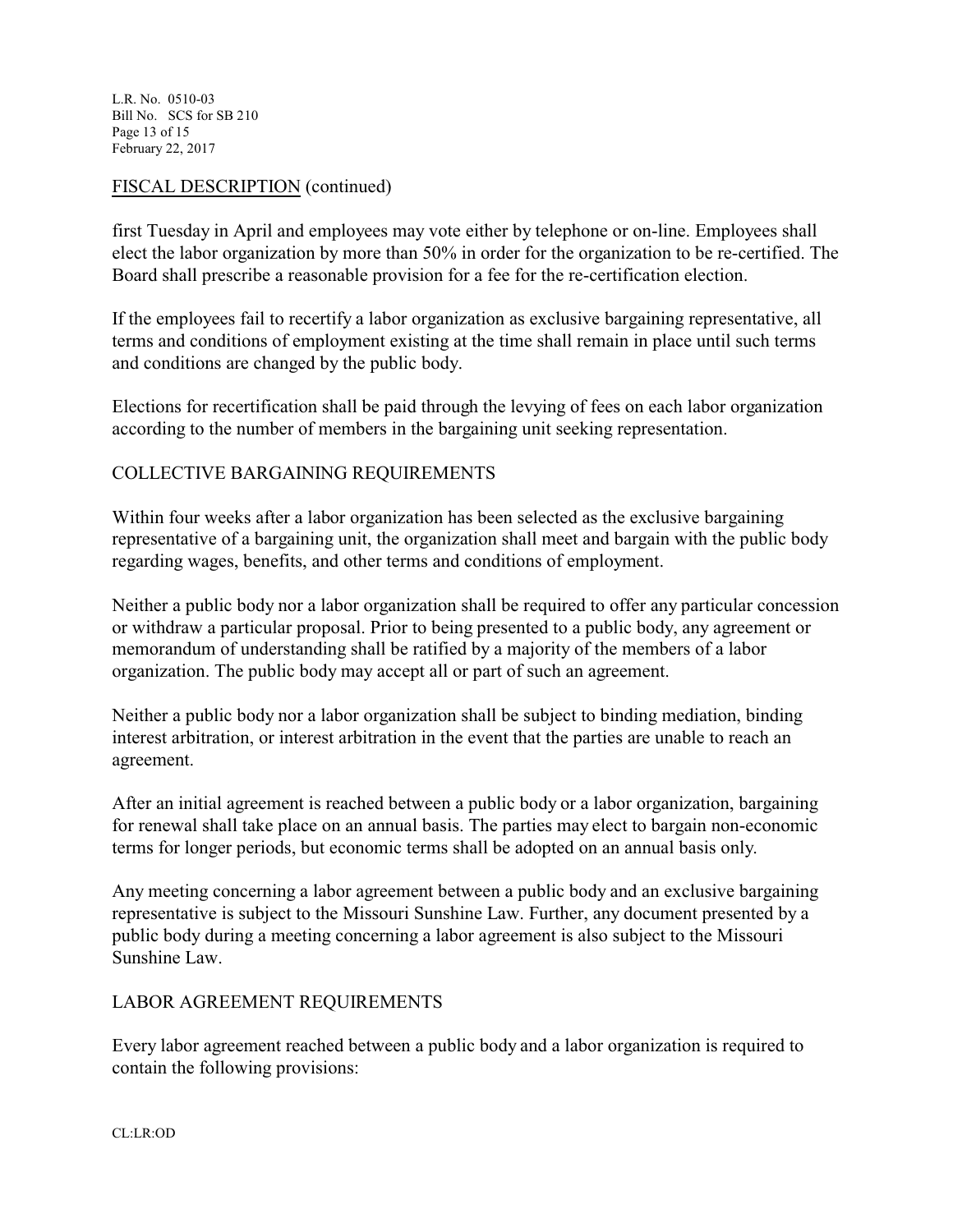L.R. No. 0510-03 Bill No. SCS for SB 210 Page 14 of 15 February 22, 2017

#### FISCAL DESCRIPTION (continued)

- Reserving to management the right to hire, promote, assign, direct, transfer, schedule, discipline, and discharge employees;
- Expressly prohibiting the right to strike or picket;
- Extending the duty of fair representation by a labor organization to employees in any bargaining unit;
- Expressly prohibiting labor organization representatives and employees from accepting paid time by a public body for the purposes of conducting labor organization-related business;
- Informing employees of their right to support or oppose labor organization activities;
- Providing for the modification of economic terms in the event of a budget shortfall.

# CIVIL ACTIONS

 If any labor organization or representative of a labor organization has violated or is about to violate the provisions of this act relating to certification and collective bargaining, the Department of Labor and Industrial Relations, a public body, or any citizen of Missouri may bring an action in the county where the violation occurred for relief as may be appropriate. Such persons may seek damages and attorney's fees.

This legislation is not federally mandated, would not duplicate any other program and would not require additional capital improvements or rental space.

# SOURCES OF INFORMATION

Department of Labor and Industrial Relations Attorney General's Office Office of Administration - Personnel Department of Corrections Department of Health and Senior Services Department of Mental Health Office of Secretary of State Office of Administration - Purchasing Department of Conservation Joint Committee on Administrative Rules Office of Prosecution Services